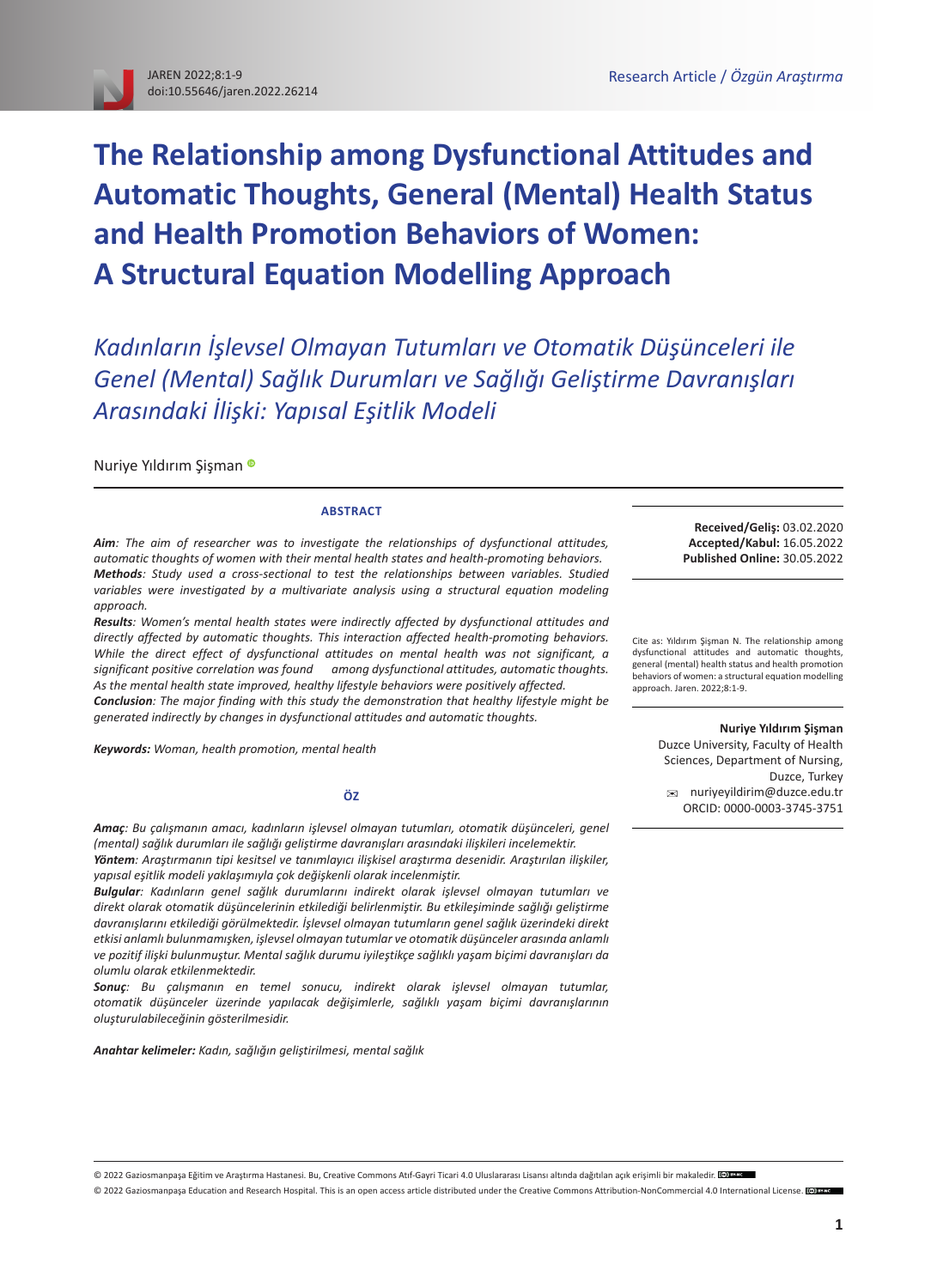

## **INTRODUCTION**

Women generally become overweight due to pregnancy, incorrect eating habits and sedentary lifestyles (1). Women use herbal treatments for diseases more often than men and more frequently believe in magic  $(2)$ . Women have lower education levels, participate in the work-force less and earn smaller incomes (3). Mental disease are common in female  $(4)$ . A study by Kelleci, Asti, and Kucuk $(5)$ , found that 58.3% of women who were admitted to healthcare institutions with physical complaints also presented mental symptoms. Women implement health-promoting behaviors at low or moderate levels (6,7). Morbidity and mortality in chronic diseases can be decreased by lifestyle changes<sup>(8)</sup> and women can improve their health by changing their own lifestyle and behaviors (9).

Changes in health behaviors include various social, emotional and cognitive factors (10). In humans, thoughts, emotions and behaviors are related to each other. Any change occurring in any one of these factors also leads to changes in the other factors (11). To change behaviors, thoughts should be first changed. Emotional problems may emerge when thoughts become negative and unrealistic  $(12)$ . Automatic thoughts are those that automatically occur in the mind of the individual. Dysfunctional attitudes that are included in an individual's cognitive structure shape their thoughts and result in cognitive errors, which lead to negative automatic thoughts. These thought errors can be observed among all humans (13). Dysfunctional attitudes cause disturbing emotions such as depression, extreme anxiety, extreme embarrassment and anger as well as negative behaviors such as aggressiveness and shyness (14). Negative automatic thoughts must be decreased to impact long-term anxiety (15). It is difficult to change health-related risky behaviors such as physical immobility and malnutrition (10). A previous study found that physical activity was strongly affected by weight-related internal factors (16). Many studies have emphasized that, theoretically, dysfunctional attitudes and automatic thoughts are associated with the mental health of the  $individual<sup>(11,17)</sup>$  and many structural equation models evaluating this relationship exist in the literature (18-20). No studies were found in the literature that both included structural equation modeling and evaluated the relationships of dysfunctional attitudes,

automatic thoughts and mental health factors with health promotion. The factors that affect the healthpromoting behaviors of women should be assessed when providing healthcare services  $(6)$ . Negative lifestyle behaviors should be changed to establish a healthy lifestyle. Being aware of automatic thoughts, nonfunctional attitudes is necessary for change. In this study, the relationships of nonfunctional attitudes, automatic thoughts with healthy lifestyle behaviors and mental health were assessed. Demonstration of these relationships will guide the implementation of preventive health practices.

**Aims and Hypothesis:** The aim was to examine the relationships of nonfunctional attitudes and automatic thoughts in women with their mental health states and health-promoting behaviors. Hypothetically, women's mental health states and health-promoting behaviors should be increased if their nonfunctional attitudes and automatic thoughts are decreased.

#### **METHODS**

#### **Study Type**

Study used a cross-sectional, correlational design to test the relationships between variables. Studied variables were investigated by a multivariate analysis using a structural equation modeling.

#### **Study Sample**

A total of 72,547 women older than 18 years of age live in the city center of Duzce. The study population included 664 women over 18 years old who were living in the city center of Düzce. The sample was within a 99% confidence interval with p=0.5 and  $d=0.05$   $(21)$ . Data were collected between May and September 2016. Ultimately, 629 women were included in the study. The women ratio was 95%, and the percentage of nonparticipants was 5%.

#### **Data Collection Instruments**

A perivate data form, the Health promotion scale II, General health questionnaire, an Automatic thoughts scale, and a Nonfunctional attitudes scale were used as data collection instruments.

The perivate data data included questions prepared by the researchers, including the sociodemographic characteristics of women.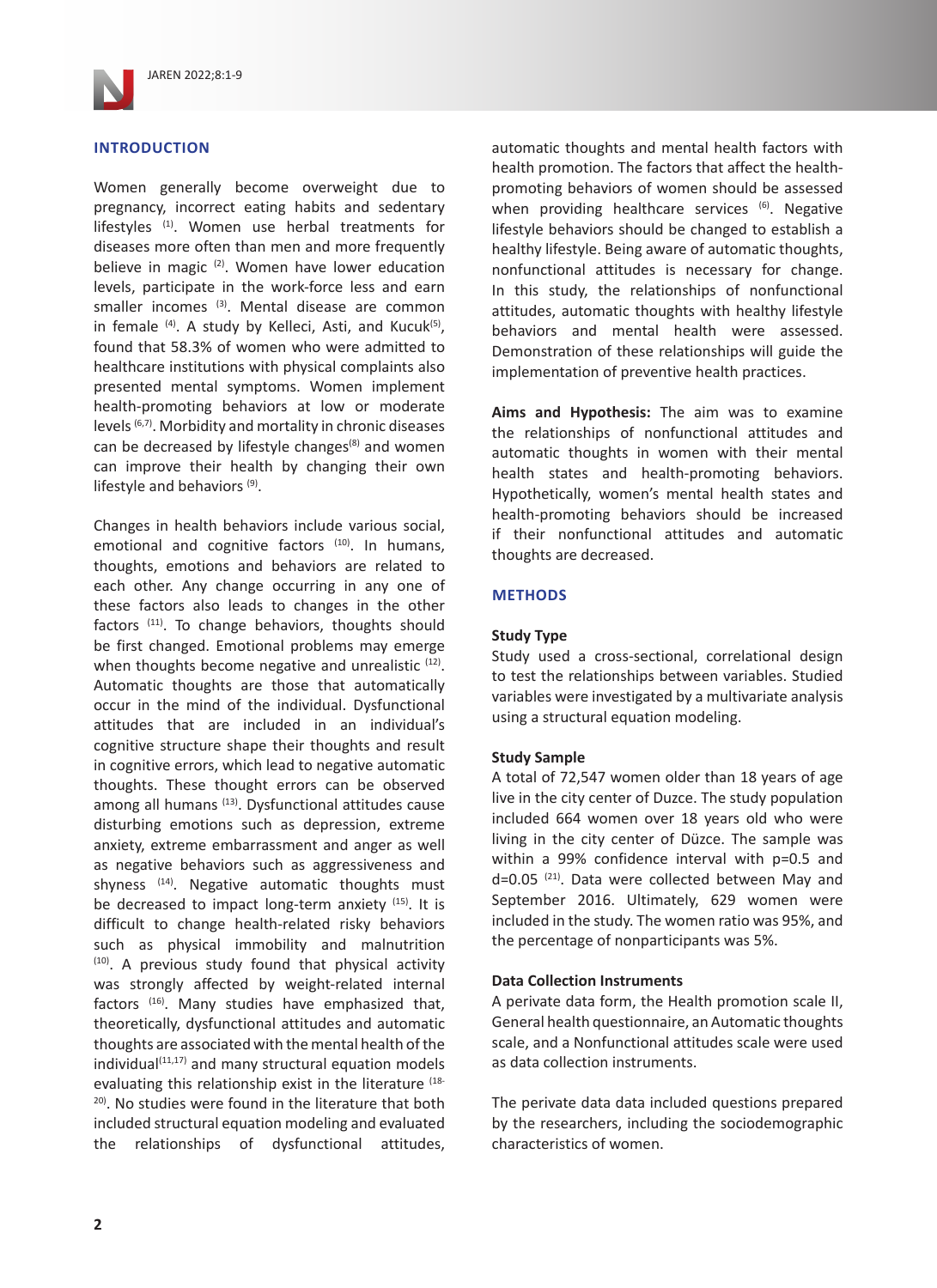## **Health promotion scale II (HPS)**

Scale, which was developed in 1987 by Walker, was revised in 1996 and renamed the Health Promotion Scale II  $(22)$ . The scale is composed of 52 items. A Turkish adaptation of the scale was performed by Bahar, Beşer, Gördes, Ersin, And Kıssal <sup>(23)</sup>. The overall score of the scale provides a score of healthpromoting behaviors. An increase in the score obtained from the scale indicates that the individual frequently performs the specified health behaviors. The Cronbach Alpha was 0.94<sup>(23)</sup>.

## **General health questionnaire (GHQ)**

The GHQ was developed by Goldberg  $(24)$ . A Turkish adaptation of the scale was performed by Kilic in (25). Individuals who score a 4 or less on the scale are considered to have normal mental health. Individuals who score 5 and more on the scale are considered to be a "risky group for mental problems" The Cronbach Alpha, as, was 0.84 for the total scale  $(25)$ .

## **Automatic thoughts questionnaire (ATQ)**

This questionnaire was developed by Hollon and Kendall <sup>(26)</sup>. It aims to measure the frequency of an individual's negative thoughts regarding themselves as well as their cognitive ruminations. It is composed of 30 items. Higher total scores indicate frequent automatic thoughts in an individual. A Turkish adaptation of the scale was conducted by Sahin and Sahin. The Cronbach Alpha, was 0.96<sup>(27)</sup>.

## **Dysfunctional attitudes scale-revised Turkish form (DASRTR)**

This form was developed by Weissman and Beck (28). A Turkish adaptation of the scale was performed by Batmaz and Ozdel (29). The scale is that aims to measure depression-associated dysfunctional attitudes. Raw scores are used to calculate scale scores, which consist of two subscales. No cut-off point was determined for the scale. The Cronbach alpha  $0.84$   $(29)$ .

## **Statistical Analysis**

Descriptive statistics were calculated for all study variables. A theoretical model showing the direct and indirect effects of the ATQ and DASRTR on the HPS using the GHQ as mediator variable was constructed using a structural equation modeling (SEM). Compliance of the dataset with multivariate normality and multicollinearity assumptions were controlled for using Mardia's kurtosis test for

multivariate normality and the variance inflation factor (VIF), respectively. The Cronbach's alpha internal consistency coefficient was calculated for the reliability analysis of each scale included in the model. The SEM approach was used to calculate parameter assumptions of the recommended structural model using the maximum likelihood estimation (MLE).

The following model fit indices were used to assess the model:  $(x^2/df)$ , root mean square error of approximation (RMSEA), comparative fit index (CFI), goodness of fit index (GFI), standardized root mean square residual (SRMR) and non-normed fit index (NNFI). The significance of the mediator variable in the suggested model was assessed using a Sobel test.

SPSS v.22 and LISREL 8.54 were used for statistical assessments. A value of p<0.05 was considered statistically significant.

**Ethical Aspects** Permission was obtained from the Duzce Governorship to conduct the study. Ethics permission was obtained (2016-38). Women were informed about the study both orally and in writing, participants were informed that participation was voluntary.

## **RESULTS**

The mean age of the 629 women in this study was 37.22±14.15 years old, 29.7% of the women were employed, and 37.2% were university graduates. The sociodemographic characteristics of the participants are shown in detail in Table 1.

The theoretical model, which was generated to assess the direct and indirect effects of the ATQ and DASRTR on the HPS using the GHQ as mediator variable, is shown in Figure 1.

Mardia's kurtosis test for multivariate normality indicated that the data met the multivariate normality assumption (p>0.05). The multicollinearity assumption was controlled for by the VIF approach. The descriptive values and reliability coefficients of the scales included in the suggested structural model are provided in Table 2.

Data regarding the structural equation model that was obtained using the MLE estimation technique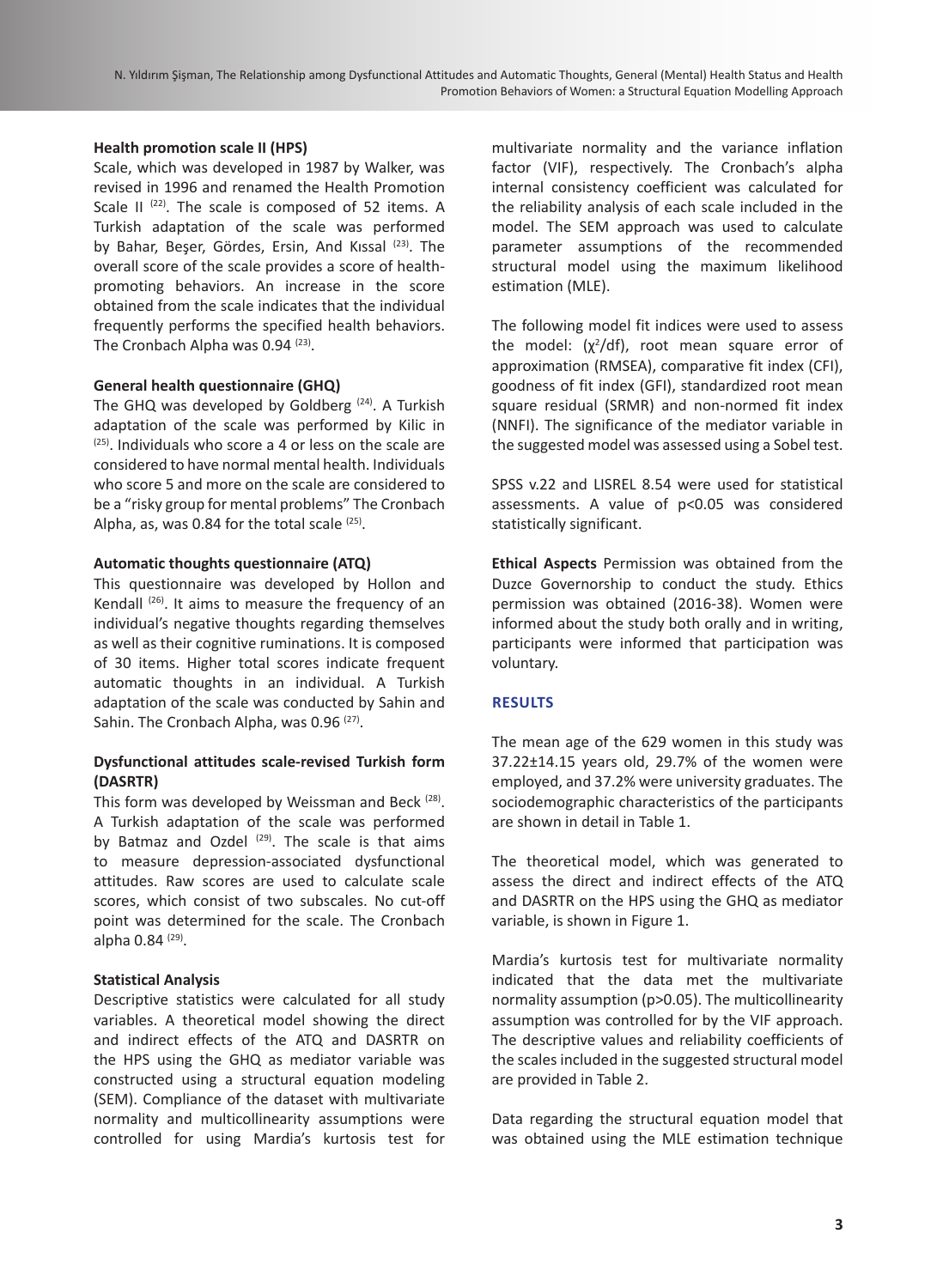

|                          |                                    | N   | ℅    |
|--------------------------|------------------------------------|-----|------|
| Age (Mean±SD)            | 37.22±14.15                        |     |      |
| Height                   | 162.26±6.32                        |     |      |
| Weight                   | 67.26±13.97                        |     |      |
| <b>BMI</b>               | $25.62 + 5.47$                     |     |      |
| <b>Education level</b>   | Illiterate                         | 18  | 2.9  |
|                          | Literate                           | 15  | 2.4  |
|                          | Elementary school                  | 131 | 20.8 |
|                          | Secondary school                   | 54  | 8.6  |
|                          | High school                        | 177 | 28.1 |
|                          | University                         | 234 | 37.2 |
| <b>Employment</b>        | Housewife                          | 318 | 50.6 |
|                          | Employed                           | 187 | 29.7 |
|                          | Retired                            | 29  | 4.6  |
|                          | Student                            | 95  | 15.1 |
| <b>Family type</b>       | Core                               | 513 | 81.6 |
|                          | Large                              | 100 | 15.9 |
|                          | <b>Broken</b>                      | 16  | 2.5  |
| Children                 | Yes                                | 426 | 67.7 |
|                          | None                               | 203 | 32.3 |
| <b>Family income</b>     | Income is less than<br>expenses    | 127 | 20.2 |
|                          | Income is equal to<br>expenses     | 411 | 65.3 |
|                          | Income is greater<br>than expenses | 91  | 14.5 |
| Social assurance         | Yes                                | 559 | 88.9 |
|                          | No                                 | 70  | 11.1 |
| Location                 | City center                        | 490 | 77.9 |
|                          | County                             | 85  | 13.5 |
|                          | Village                            | 54  | 8.6  |
| <b>Disease</b>           | Yes                                | 194 | 30.8 |
|                          | None                               | 435 | 69.2 |
| Medication               | Yes                                | 166 | 26.4 |
|                          | None                               | 463 | 73.6 |
| <b>Health state</b>      | Poor                               | 17  | 2.7  |
|                          | Moderate                           | 256 | 40.7 |
|                          | Well                               | 356 | 56.6 |
| <b>Smoking</b>           | Yes                                | 160 | 25.4 |
|                          | No                                 | 469 | 74.6 |
| Alcohol                  | Yes                                | 25  | 4.0  |
|                          | No                                 | 604 | 96.0 |
| <b>Physical activity</b> | Yes                                | 210 | 33.4 |
|                          | No                                 | 419 | 66.6 |

**Table 1. Sociodemographic Characteristics of the Participants**

*SD: Standard Deviation*



**Figure 1. Conceptual structural equation model**



 $Chi-Square=16787.25$ , df=7336, P-value=0.00000, RMSEA=0.045

**Figure 2. Standardized solution of the structural equation model**



Chi-Square=16787.25, df=7336, P-value=0.00000, RMSEA=0.045 **Figure 3. Standardized solution (t value) of the structural model**

and the model fit indices are reported in Table 3. Although the model was not found to be significant using a chi-square test, the suggested model was "acceptable" or "well fit" according to the fit indices. Path diagrams of the models are shown in Figures 2 and 3.

The range of standardized path coefficients and the t-value range for each item in the available structural equation model and appropriate structural equations are summarized in Table 4. Since all of the items of the scales in the model (total of 123 items)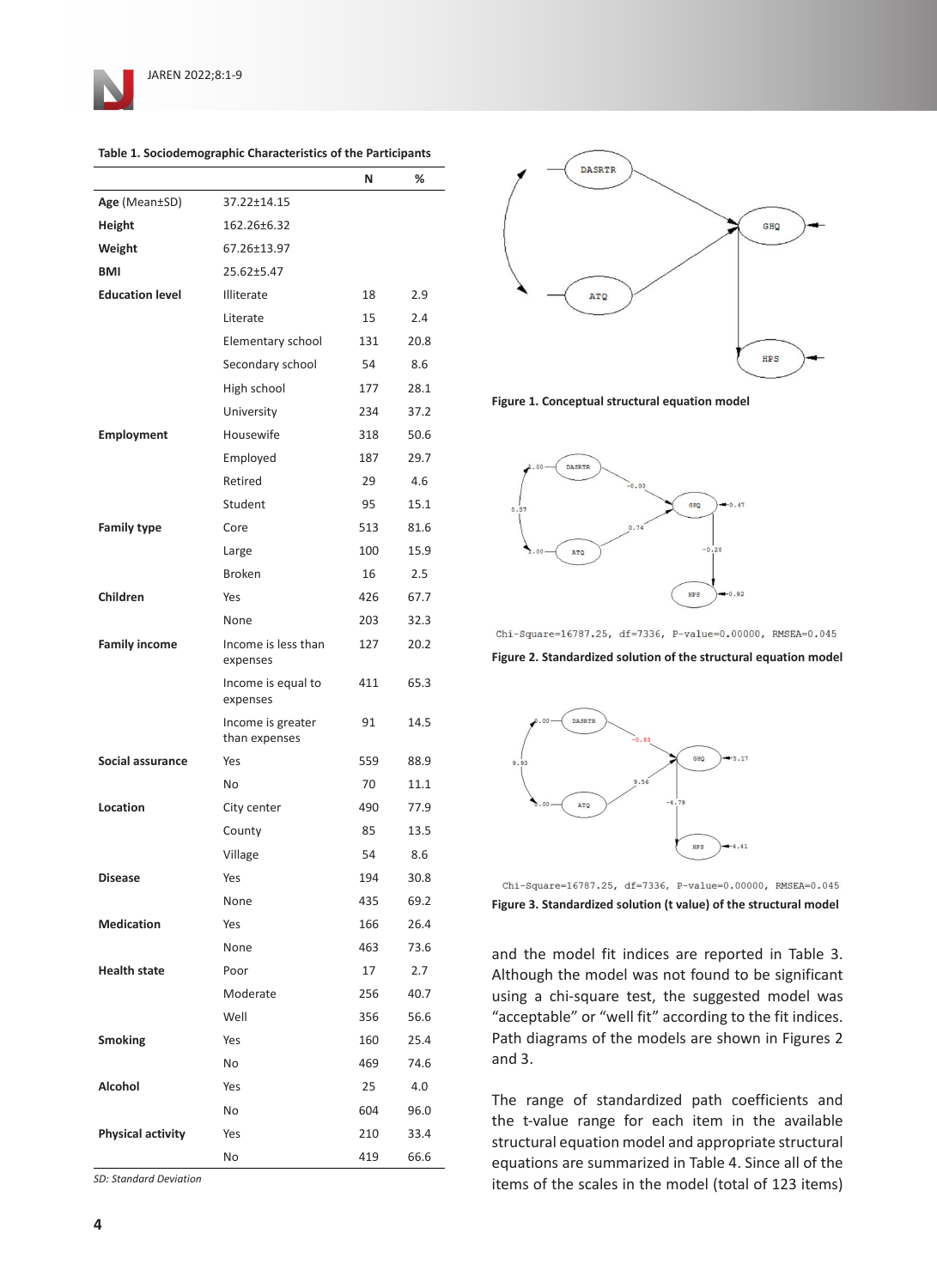|                                             | Number of items in<br>the original scale | Number of items in<br>the model | Cronbach's<br>Alpha | Mean   | <b>SD</b> |
|---------------------------------------------|------------------------------------------|---------------------------------|---------------------|--------|-----------|
| <b>Health Promotion Scale-HPS</b>           | 52                                       | 52                              | 0.907               | 131.04 | 18.70     |
| General Health Questionnaire-GHQ            | 28                                       | 28                              | 0.929               | 61.87  | 13.28     |
| Automatic Thoughts Questionnaire-ATQ        | 30                                       | 30                              | 0.964               | 26.49  | 13.10     |
| Dysfunctional Attitude Scale Revised-DASRTR | 13                                       | 13                              | 0.888               | 49.80  | 20.54     |

#### **Table 2. Descriptive Values and Cronbach's Alpha Coefficients of Each Scale Included in the Model**

#### **Table 3. Model Fit Indices of the Mediation Model**

|                 | $\overline{\phantom{a}}$ | df   |         | $\chi^2$ /df | <b>RMSEA</b> | 90% CI§ for<br><b>RMSEA</b> | CFI   | GFI   | <b>SRMR</b> | <b>NNFI</b> |
|-----------------|--------------------------|------|---------|--------------|--------------|-----------------------------|-------|-------|-------------|-------------|
| Mediation model | 16787.247                | 7336 | < 0.001 | 2.288        | 0.045        | 0.044-0.046                 | 0.959 | 0.697 | 0.060       | 0.958       |

*df: degree of freedom, RMSEA: root mean square error of approximation, CI: confidence interval, CFI: comparative fit index, GFI: goodness of fit index, SRMR: standardized root mean square residual, NNFI: non-normed fit index.*

were found to be statistically significant, all of the items were included in the model. When the path diagrams shown in Figures 2 and 3 were examined, a significant positive correlation was found between the ATQ- and DASRTR-independent latent variables in the suggested model (rDASRTR-ATQ=0.37, t-value=9.93). While a significant positive direct effect of the ATQ-independent latent variable on the GHQ factor was found (bGHQ-ATQ=0.74, t-value=9.56), no significant direct effect of the DASRTR factor on the GHQ factor was identified (bGHQ-DASRTR=-0.030, t-value=-0.83). Moreover, neither independent latent variable had a direct effect on the HPS factor. However, these two independent latent variables affected the HPS factor indirectly through the GHQ

mediator variable. While the ATQ had a positive and significant indirect effect on the HPS-dependent latent variable (bHPS-ATQ=-0.21, t-value=-5.13), the DASRTR latent variable did not have a significant effect on the HPS factor (bHPS-DASRTR=0.01, t-value=0.82). In this structural model, the significance of the GHQ mediator variable was also assessed using a Sobel test (Sobel test statistic=-4.28, p<0.05). The GHQ mediator variable showed a significant and negative direct effect on the HPS-dependent latent variable (bHPS-GHQ=-0.28 t-value=-4.79). As the value of the GHQ factor decreased (individuals with low GHQ total scores are considered normal), the HPS value increased (individuals implemented frequent healthy life style behaviors).

**Table 4. Range and T-Value Range of the Standardized Path Coefficients and Structural Equations for Each Factor in the Structural Equation Model**

|                                                    | Number of items in the<br>model             | coefficients of items in the<br>model | Range of standardized path t-value range of standardized<br>path coefficients of items in<br>the model |
|----------------------------------------------------|---------------------------------------------|---------------------------------------|--------------------------------------------------------------------------------------------------------|
| <b>Health Promotion Scale-HPS</b>                  | 52                                          | $0.086 - 0.531$                       | $2.329 - 8.274$                                                                                        |
| <b>General Health Questionnaire-GHQ</b>            | 28                                          | $0.112 - 0.281$                       | 7.708 - 9.584                                                                                          |
| <b>Automatic Thoughts Questionnaire-ATQ</b>        | 30                                          | $0.474 - 0.850$                       | 13.745 - 20.843                                                                                        |
| <b>Dysfunctional Attitude Scale Revised-DASRTR</b> | 13                                          | $0.693 - 1.116$                       | 15.662 - 17.634                                                                                        |
| <b>Structural equations</b>                        | GHQ=-0.030DASRTR + 0.739ATQ<br>$(-0.828)$ † | (9.557)                               | $R^2 = 0.531$                                                                                          |
|                                                    | HPS=-0.277GHQ<br>(-4.794)                   |                                       | $R^2 = 0.077$                                                                                          |

*†t-value>1.96 was considered significant; t-value in parenthesis*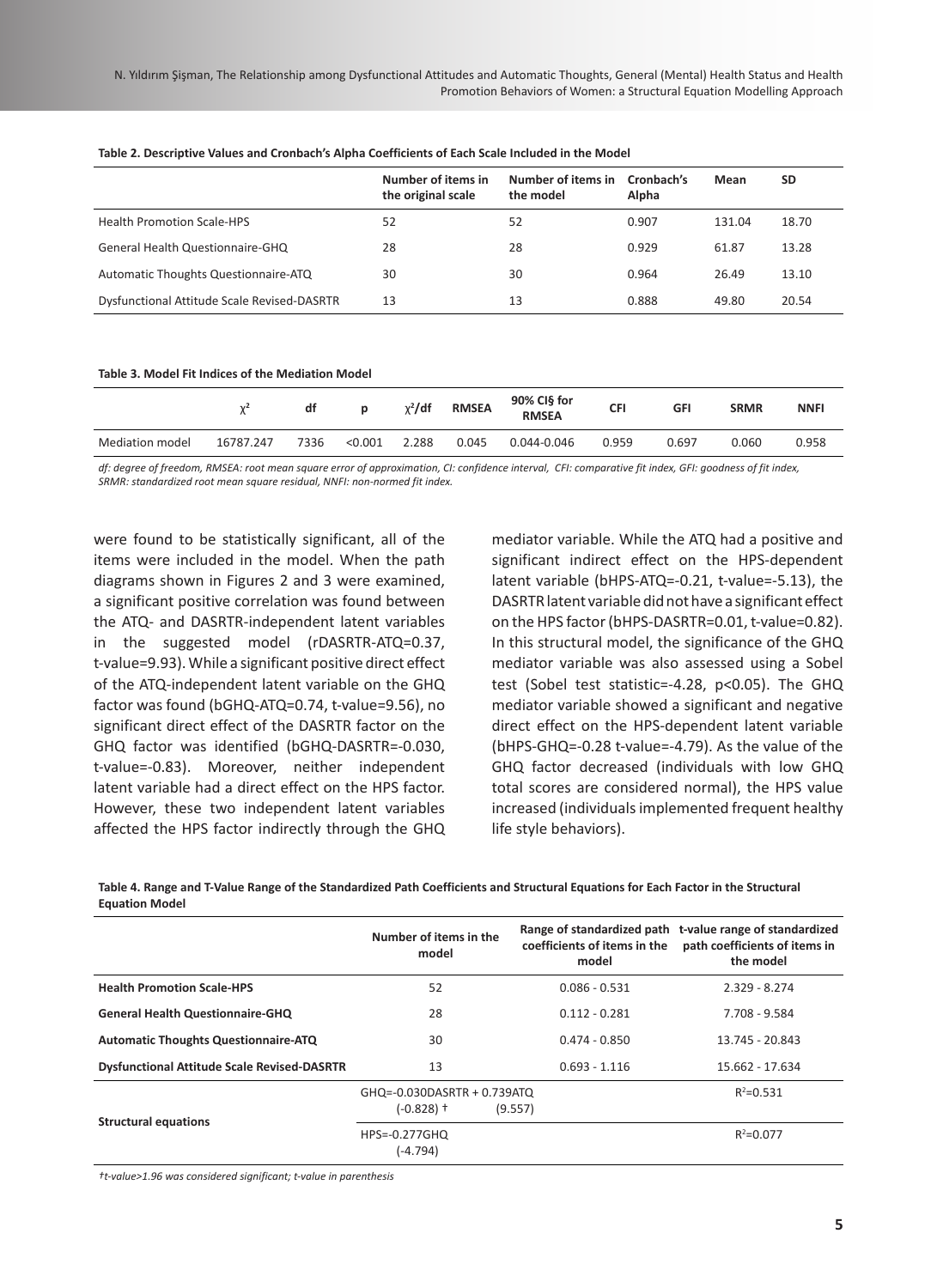

## **DISCUSSION**

In this study, the relationships of dysfunctional attitudes (DASRTR) and automatic thoughts (ATQ) with the general (mental) health states (GHQ) and health-promotion behaviors (HPS) of Turkish women were evaluated. Although the model was not significant according to a chi-square test, fit indices found the model to be "acceptable" and "well fit". As a confirmation of the model, a significant and positive relationship was found between dysfunctional attitudes and automatic thoughts of the women, and the effect of automatic thoughts on their mental health state was positive and significant. Dysfunctional attitudes and automatic thoughts affected health-promoting behaviors indirectly through mental health effects, which was a mediator variable. While the direct effect of dysfunctional attitudes on mental health and health-promoting behaviors was not significant, automatic thoughts were determined to have a significant and positive indirect effect on health promotion. The mental health mediator variable had a significant negative effect on health-promoting behaviors. Based on this finding, as the total mean scale score of the mental health factor decreased (individuals with a low GHQ total score were considered as normal, i.e., the mental health state of the individuals improved), the total mean score of health promoting-behaviors increased (higher HPS total scores indicated that individuals were implementing frequent healthpromoting behaviors). Based on the model, we predicted that automatic thoughts of women would increase as their dysfunctional attitudes increased; an increase in automatic thoughts might negatively affect health-promoting behaviors indirectly by impairing the mental health state, which was a mediator variable, and health-promoting behaviors would be positively affected as the mental health state improved.

## **The Relationship between Dysfunctional Attitudes and Automatic Thoughts**

Based on the model, it was estimated that negative automatic thoughts would increase as dysfunctional attitudes of the women increased. Dysfunctional attitudes been associated with diabetes (30). In another study, dysfunctional attitudes were associated with negative self-modeling through negative attachment experiences (31). Scores of automatic thoughts and dysfunctional attitude scales were higher among obese women with obstructive eating disorder (32). Negative automatic thoughts and dysfunctional attitudes are among the causes of depression  $(17)$ . A brooding thinking style mediates the relationship between dysfunctional attitudes and depressive symptoms<sup>(19)</sup>. Automatic thoughts are predictors of emotional distress including fear and sadness (33). In a study by Fonseca and Canavarro<sup>(20)</sup>, women with depressive symptoms exhibited negative thoughts about motherhood and more dysfunctional attitudes. A previous study found that automatic thoughts and dysfunctional attitudes were associated with distress, and automatic thoughts were a mediator variable  $(18)$ . In the present study, a significant and positive relationship was also found between dysfunctional attitudes and automatic thoughts of women, and mental health was determined to be a mediator variable.

## **The Relationship among Automatic Thoughts, Mental Health and Health-Promoting Behaviors**

Another finding that was confirmed by the model in the present study was that women's mental health state would improve as their negative automatic thoughts decreased and that their health-promoting behaviors would increase as their mental health states improved. Negative automatic thoughts were demonstrated to have a mediating effect between antenatal depression and negative life events (34). In a previous experimental study, as negative automatic thoughts decreased, life satisfaction was enhanced (35). Poor mental health was associated with elevated health risks (36). Mental health can be improved by interventions for health promotion (37). Lifestyle changes should focus on nutrition, alcohol, physical activity, smoking and stress management. A healthy lifestyle is required for the prevention of mental and physical health problems (38). Individual reinforcement and health-promoting lifestyles were found to be associated with each other (39). Therefore, the mental health and health-promoting behaviors of women, which were reinforced by automatic thoughts and indirectly reinforced by dysfunctional attitudes, may be improved. Physical immobility has been associated with increases in health-related expenses among middle-aged women (40). Accordingly, making women improve their health-promotion behaviors will decrease health-related expenses. In a study by Yılmazel and Duman<sup>(41)</sup>, Turkish women exhibited a moderate level of healthy lifestyle behaviors. Health education and interventions are required to improve health among Turkish women. In this study, the effect of dysfunctional attitudes on mental health was not significant, whereas the effect of automatic thoughts on the mental health state was both positive and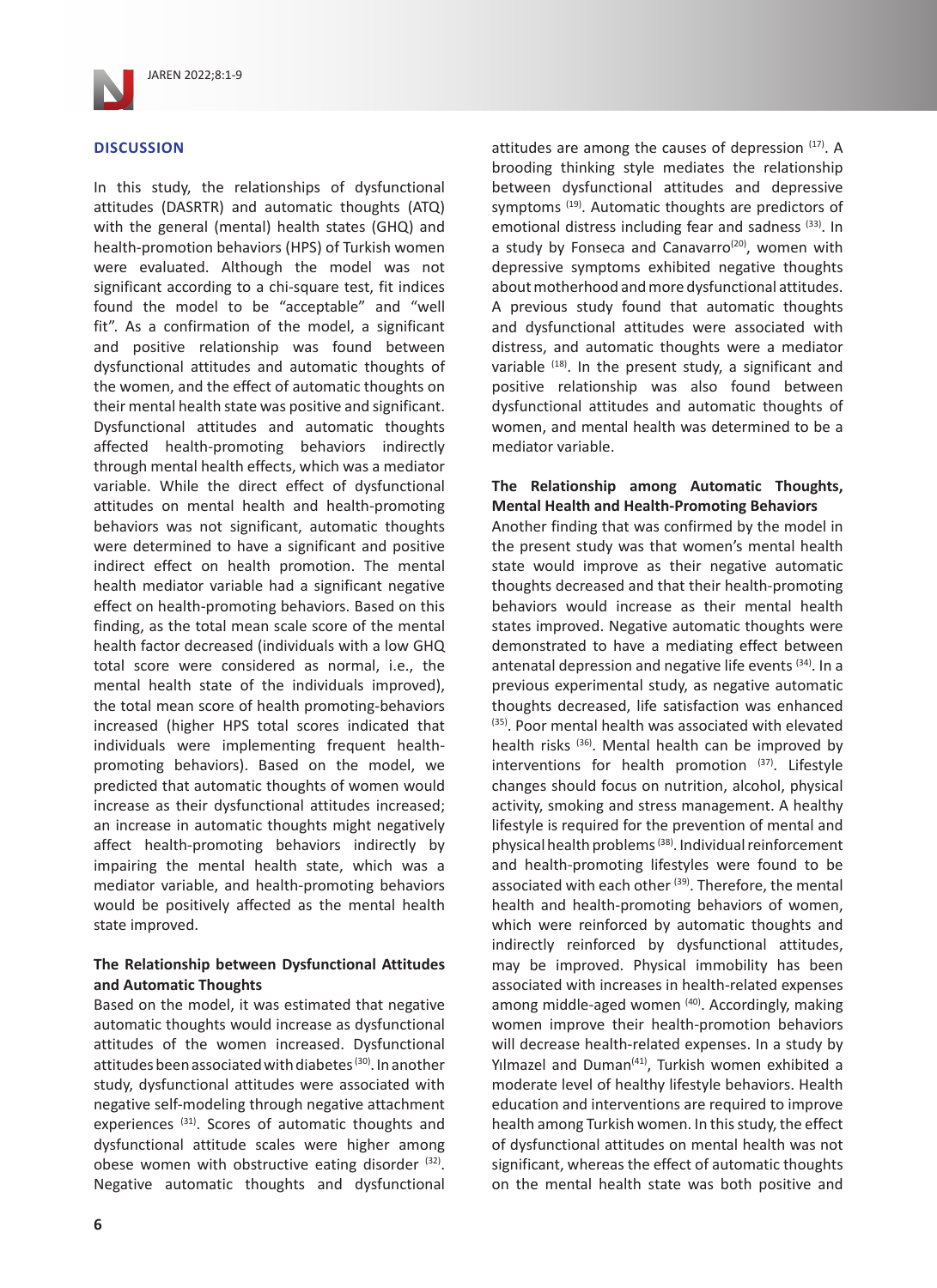significant. Additionally, mental health, which was a mediator variable, directly affected healthy lifestyle behaviors.

While the relationship of dysfunctional attitudes and automatic thoughts with depression has been examined in diabetic patients in the literature $(30)$ , no structural equation modeling study has been performed to evaluate dysfunctional attitudes, automatic thoughts and mental health factors among healthy women. Importantly, aside from mental health, healthy lifestyle behaviors were also indirectly affected by changes in dysfunctional attitudes and automatic thoughts in this constituted structural equation model. This finding will facilitate the design of randomized controlled studies in the future.

# **CONCLUSIONS**

The main finding of this study was the demonstration that healthy lifestyle behaviors might be generated indirectly by changes in dysfunctional attitudes and automatic thoughts. According to social cognitive theory, which is based on the health promotion model, an individual's thoughts shape their behaviors (42). Accordingly, nursing interventions for the changes in dysfunctional attitudes and automatic thoughts will contribute to the improvement of health. Based on this result, we recommend to conducting randomized controlled studies that focus on changes in dysfunctional attitudes and negative automatic thoughts to establish evidence-based practice.

## **Author contribution**

Study conception and design: NYŞ; data collection: NYŞ; analysis and interpretation of results: NYŞ; draft manuscript preparation: NYŞ. All authors reviewed the results and approved the final version of the manuscript.

# **Ethical approval**

The study was approved by the Düzce University, Faculty of Medicine, Non-Invasive Clinical Research Ethics Committee (Protocol no. 2016-38/18.04.2016).

# **Funding**

The authors declare that the study received no funding.

# **Conflict of interest**

The authors declare that there is no conflict of interest.

## **Yazar katkısı**

Araştırma fikri ve tasarımı: NYŞ; veri toplama: NYŞ; sonuçların analizi ve yorumlanması: NYŞ; araştırma metnini hazırlama: NYŞ. Tüm yazarlar araştırma sonuçlarını gözden geçirdi ve araştırmanın son halini onayladı.

# **Etik kurul onayı**

Bu araştırma için Düzce Üniversitesi, Tıp Fakültesi, İnvaziv Olmayan Klinik Araştırmalar Etik Kurulundan onay alınmıştır (Karar no: 2016-38/18.04.2016).

# **Finansal destek**

Yazarlar araştırma için finansal bir destek almadıklarını beyan etmiştir.

# **Çıkar çatışması**

Yazarlar herhangi bir çıkar çatışması olmadığını beyan etmiştir.

# **REFERENCES**

- 1. Arslan C, Ceviz D. Ev hanımı ve çalışan kadınların obezite prevalansı ve sağlıklı yaşam biçimi davranışlarının değerlendirilmesi. F.Ü. SBTD Dergisi. 2007;21(5):211- 20. Available from:<http://www.fusabil.org/>
- 2. Tanrıverdi G, Bedir E, Seviğ Ü. Cinsiyetin sağlıkla ilgili bazı davranış ve görüşler üzerindeki etkisi. TSK Koruyucu Hekimlik Bülteni. 2007;6(6):435-40. Available from: [http://www.turkmedline.net/degilistesi.](http://www.turkmedline.net/degilistesi.php?journal=342) [php?journal=342](http://www.turkmedline.net/degilistesi.php?journal=342)
- 3. Şimşek H. Toplumsal cinsiyet eşitsizliğinin kadın üreme sağlığına etkisi: Türkiye örneği. DEÜ Tıp Fakültesi Dergisi. 2011;25(2):119-26.Available from: [https://](https://dergipark.org.tr/deutip/issue/4660/63504) [dergipark.org.tr/deutip/issue/4660/63504](https://dergipark.org.tr/deutip/issue/4660/63504)
- 4. Şimşek H. Toplumsal cinsiyet eşitsizliğinin kadın üreme sağlığına etkisi: Türkiye örneği. DEÜ Tıp Fakültesi Dergisi. 2011;25(2):119-26.Available from: [https://](https://dergipark.org.tr/deutip/issue/4660/63504) [dergipark.org.tr/deutip/issue/4660/63504](https://dergipark.org.tr/deutip/issue/4660/63504)
- 5. Koyun A, Taşkın L, Terzioğlu F. Yaşam dönemlerine göre kadın sağlığı ve ruhsal işlevler: Hemşirelik yaklaşımlarının değerlendirilmesi. Psikiyatride Güncel Yaklaşımlar. 2011;3(1):67 -99. Available from: [https://](https://dergipark.org.tr/pgy/issue/11159/133418) [dergipark.org.tr/pgy/issue/11159/133418](https://dergipark.org.tr/pgy/issue/11159/133418)
- 6. Kelleci M, Aştı N, Küçük L. Bir sağlık ocağına başvuran kadınların genel sağlık anketine göre ruhsal durumları. CNJ. 2003;7(2):11-4.Available from: [http://dergi.](http://dergi.cumhuriyet.edu.tr/cumunuj) [cumhuriyet.edu.tr/cumunuj](http://dergi.cumhuriyet.edu.tr/cumunuj)
- 7. Altıparmak S, Koca Kutlu A. 15-49 Yaş Grubu Kadınlarda Sağlığı Geliştirme Davranışları ve Etkileyen Faktærler. TAF Prev Med Bull. 2009;8(5):421 - 6. Available from: [http://eds.b.ebscohost.com/eds/pdfviewer/](http://eds.b.ebscohost.com/eds/pdfviewer/pdfviewer?vid=0&sid=81b9da4e-d3fd-453a-ab57-1706aabf5968%40) [pdfviewer?vid=0&sid=81b9da4e-d3fd-453a-ab57-](http://eds.b.ebscohost.com/eds/pdfviewer/pdfviewer?vid=0&sid=81b9da4e-d3fd-453a-ab57-1706aabf5968%40) [1706aabf5968%40pdc-v-sessmgr02](http://eds.b.ebscohost.com/eds/pdfviewer/pdfviewer?vid=0&sid=81b9da4e-d3fd-453a-ab57-1706aabf5968%40)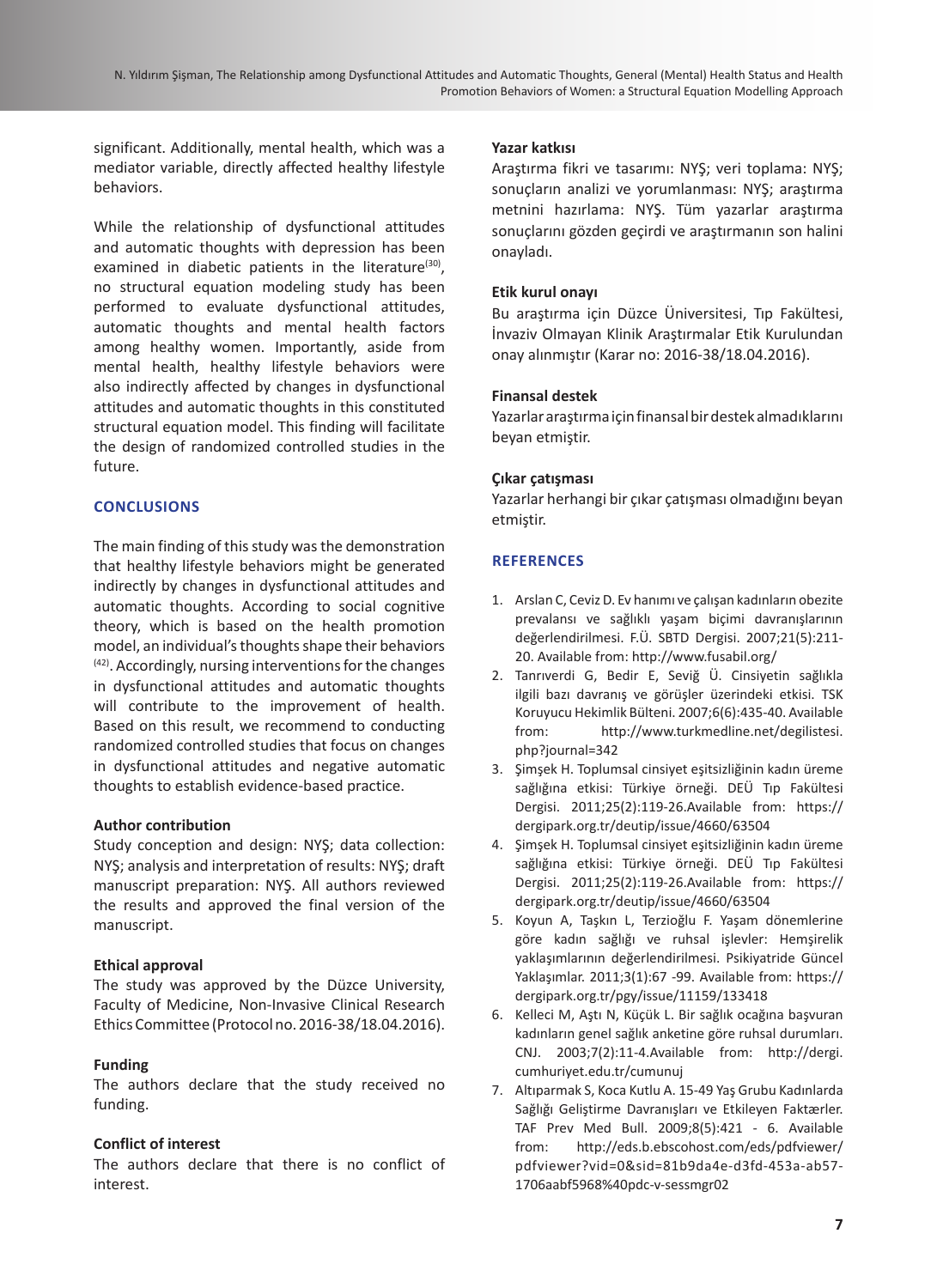

- 9. Bozhüyük A, Özcan S, Kurdak H, Akpınar E, Saatçı E, Bozdemir N. Sağlıklı yaşam biçimi ve aile hekimliği. TJFMPC. 2012;6(1). Available from: [http://www.](http://www.tjfmpc.gen.tr/2012_1/2012_1_3.pdf) [tjfmpc.gen.tr/2012\\_1/2012\\_1\\_3.pdf](http://www.tjfmpc.gen.tr/2012_1/2012_1_3.pdf)
- 10. Yardım N, Gögen S, Mollahaliloğlu S. Sağlığın Geliştirilmesi (Health Promotion): Dünya'da ve Türkiye'de Mevcut Durum. Ist Tıp Fak Derg. 2009;72(1):29 -35. Available from: [https://dergipark.](https://dergipark.org.tr/iuitfd) [org.tr/iuitfd](https://dergipark.org.tr/iuitfd)
- 11. Schwarzer R. Modeling Health Behavior Change: How to Predict and Modify the Adoption and Maintenance of Health Behaviors. Applied Psychology An International Review. 2008;57(1):1-29. **[\[Crossref\]](https://doi.org/10.1111/j.1464-0597.2007.00325.x)**
- 12. Köroğlu E. Akılcı yaşam felsefesi ile ruh sağlığını koruma. Ankara: HYB Yayıncılık / Psikoloji Dizisi; 2013.
- 13. Bilgin M. Üniversite öğrencilerinin değerlerinin ve fonksiyonel olmayan tutumlarının bazı değişkenler açısından irdelenmesi. Çukurova Üniversitesi Sosyal Bilimler Enstitüsü Dergisi. 2001;8(8):33 - 69. Available from: [https://dergipark.org.tr/cusosbil/](https://dergipark.org.tr/cusosbil/issue/4364/59688) [issue/4364/59688](https://dergipark.org.tr/cusosbil/issue/4364/59688)
- 14. Türkçapar MH. Bilişsel Terapi. Ankara: HYB Basım Yayın; 2014.
- 15. Çivitçi A., Türküm A. S., Duy B., Z. H. Practices based on rational-emotional behavior therapy in school. Ankara, Turkey: Pegem Publishers; 2009.
- 16. Normann N, Lønfeldt NN, Reinholdt-Dunne ML, Esbjørn BH. Negative Thoughts and Metacognitions in Anxious Children Following CBT. Cognitive Ther Res. 2016;40:188 - 97. **[\[Crossref\]](https://doi.org/10.1007/s10608-015-9740-2)**
- 17. Mama SK, Diamond PM, McCurdy SA, Evans AE, McNeill LH, Lee RE. Individual, social and environmental correlates of physical activity in overweight and obese African American and Hispanic women: A structural equation model analysis. PMR. 2015;2:57-64. **[\[Crossref\]](https://doi.org/10.1016/j.pmedr.2015.01.001)**
- 18. Batmaz S, Kaymak SU, Kocbiyik S, Turkcapar MH. From the first episode to recurrences: the role of automatic thoughts and dysfunctional attitudes in major depressive disorder. IACP. 2015;8(1):61-77. **[\[Crossref\]](https://doi.org/10.1521/ijct.2015.8.1.61)**
- 19. Szentagotai A, Freeman A. An Analysis of the relationship between irrational beliefs and automatic thoughts in predicting distress. J Cogn Behav Psychot. 2007;7(1):1- 9. Available from: [http://eds.b.ebscohost.](http://eds.b.ebscohost.com/eds/pdfviewer/pdfviewer?vid=0&sid=910e97f6-4f80-451a-a753-1ce42b1999c2%40) [com/eds/pdfviewer/pdfviewer?vid=0&sid=910e97f6-](http://eds.b.ebscohost.com/eds/pdfviewer/pdfviewer?vid=0&sid=910e97f6-4f80-451a-a753-1ce42b1999c2%40) [4f80-451a-a753-1ce42b1999c2%40pdc-v-sessmgr06](http://eds.b.ebscohost.com/eds/pdfviewer/pdfviewer?vid=0&sid=910e97f6-4f80-451a-a753-1ce42b1999c2%40)
- 20. Şenormancı Ö, Yılmaz AE, Saraçlı Ö, Atasoy N, Şenormancı G, Atik L. The mediator role of ruminative thinking style in the relationship between dysfunctional attitudes and depression. Comprehensive Psychiatry. 2014;55(7):1556-60. **[\[Crossref\]](https://doi.org/10.1016/j.comppsych.2014.05.017)**
- 21. Fonseca A, Canavarro MC. Exploring the paths between dysfunctional attitudes towards motherhood and postpartum depressive symptoms: The moderating role of self-compassion. Clinical Psychology & Psychotherapy. 2018; 25 (1):e96-e106. **[\[Crossref\]](https://doi.org/10.1002/cpp.2145)**
- 22. Lemeshow S, Hosmer DW, Klar J, K. LS. Under The Title Adequacy of Sample Size in Health Studies. World Health Organization: John Wiley & Sons; 1990.
- 23. Walker S, Hill-Polerecky D. Psychometric evaluation of the health-promoting lifestyle profile II. Unpublished manuscript, University of Nebraska Medical Center. 1996:120-26.
- 24. Bahar Z, Beşer A, Gördes N, Ersin F, Kıssal A. Sağlıklı yaşam biçimi davranışları ölçeği II'nin geçerlik ve güvenirlik çalışması. CUHD 2008;12(1):1-13.Available from: <http://dergi.cumhuriyet.edu.tr/cumunuj>
- 25. Goldberg D. The detection of psychiatric illness by questionnaire: A technique for the identification and assessment of non-psychotic illness. London:Oxford University Press; 1972.
- 26. Kılıç C. Genel Saglik Anketi: Geçerlik ve güvenirlik çalismasi. Turk Psikiyatri Derg. 1996;7:3-11. Available from: [http://www.turkpsikiyatri.com/default.](http://www.turkpsikiyatri.com/default.aspx?modul=anaSayfa) [aspx?modul=anaSayfa](http://www.turkpsikiyatri.com/default.aspx?modul=anaSayfa)
- 27. Hollon SD, Kendall PC. Cognitive self-statements in depression: Development of an automatic thoughts questionnaire. Cogn Ther Res. 1980;4(4):383-95. **[\[Crossref\]](https://doi.org/10.1007/BF01178214)**
- 28. Şahin NH, Şahin N. Reliability and validity of the Turkish version of the Automatic Thoughts Questionnaire. JCLP. 1992;48(3):334 - 40. **[\[Crossref\]](https://doi.org/10.1002/1097-4679(199205)48:3<334::AID-JCLP2270480311>3.0.CO;2-P)**
- 29. Weissman AN, Beck AT. Development and validation of the Dysfunctional Attitude Scale: A preliminary investigation. Paper presented at the annual meeting of the American Educational Research Association, Toronto, Ontario, Canada. 1978.
- 30. Batmaz S, Ozdel K. Psychometric Properties of the Revised and Abbreviated form of the Turkish Version of the Dysfunctional Attitude Scale. Psychological Reports. 2016;118(1):180-98. **[\[Crossref\]](https://doi.org/10.1177/0033294116628349)**
- 31. Ma Y, Li X, Zhao D, Wu R, Sun H, Chen S, et al. Association between cognitive vulnerability to depressiondysfunctional attitudes and glycaemic control among in-patients with type 2 diabetes in a hospital in Beijing: a multivariate regression analysis. Psychology, Health & Medicine. 2017:1-9. **[\[Crossref\]](https://doi.org/10.1080/13548506.2017.1339894)**
- 32. Otani K, Suzuki A, Matsumoto Y, Enokido M. Link of dysfunctional attitudes with the negative self-model. Annals of general psychiatry. 2016;15(1):11. **[\[Crossref\]](https://doi.org/10.1186/s12991-016-0098-y)**
- 33. Babayiğit Z, Alçalar N, Bahadır G. Obez kadınlarda tıkanırcasına yeme bozukluğunun psikopatoloji ve bilişsel açıdan incelenmesi. Turkiye Klinikleri J Med Sci. 2013;33(4):1077-87. **[\[Crossref\]](https://doi.org/10.5336/medsci.2012-32456)**
- 34. Avram E, Mincu CL. Resilience, automatic thoughts, distress, neuroticism in people with pain and role limitations due to physical health problems. Annals of AII Cuza University Psychology Series. 2014;23(2):47. Available from: [https://www.ceeol.com/search/](https://www.ceeol.com/search/article-detail?id=189446) [article-detail?id=189446](https://www.ceeol.com/search/article-detail?id=189446)